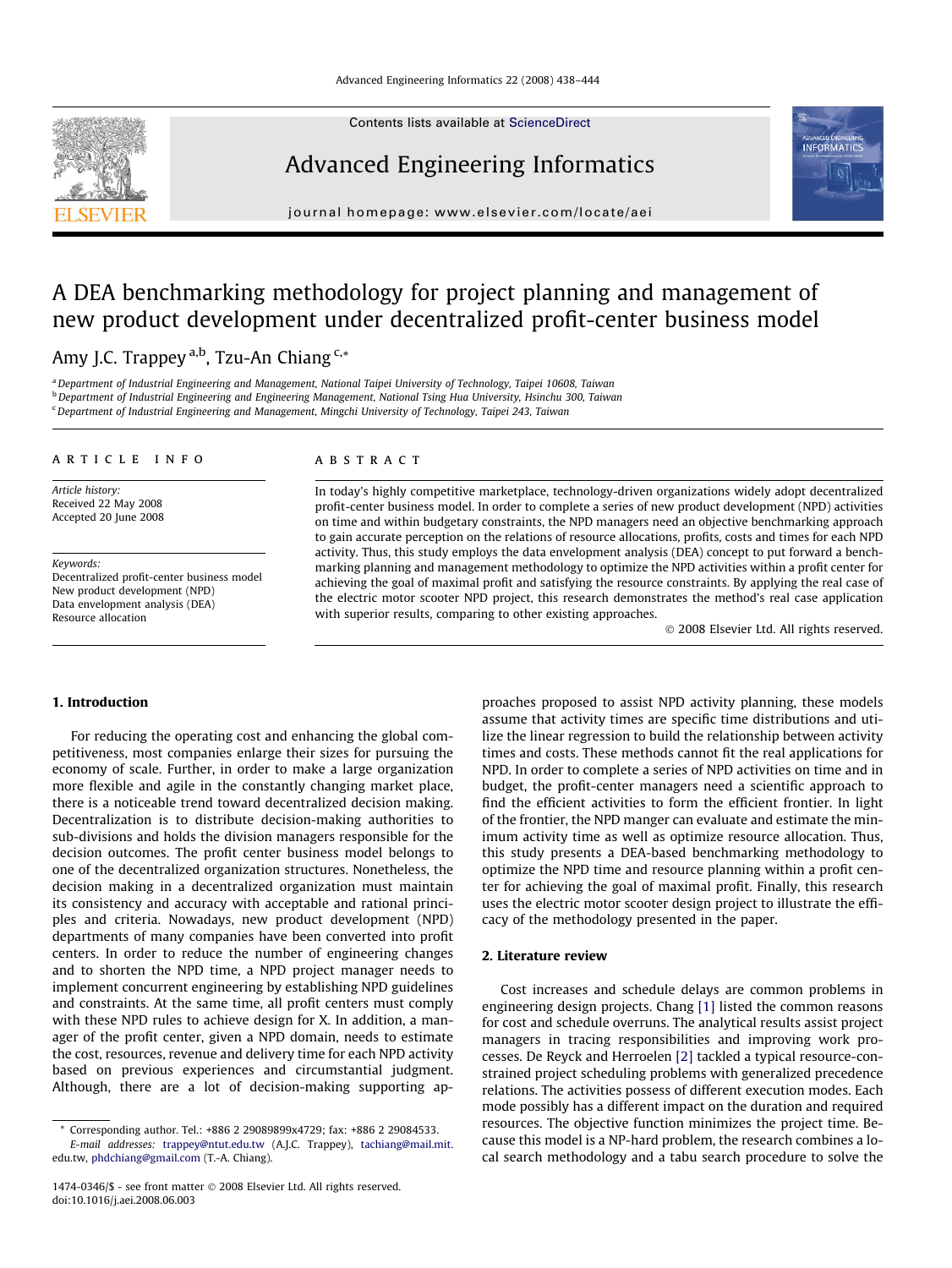#### Nomenclature

- $\theta_t$  the input oriented efficiency of the NPD activity t<br>the assigned completion time of the present activ
- the assigned completion time of the present activity  $t$
- $st_j$  the time of the past similar NPD activity *j*  $af_{et}$  the given capacity of the facility *e* for the position
- the given capacity of the facility e for the present activity t
- $if_{ej}$  the input capacity of the facility e for the past similar NPD activity j
- $ah_{\text{mt}}$  the given capacity of the human resource m for the present activity t
- $ih<sub>mi</sub>$  the input capacity of the human resource m for the past similar NPD activity j
- $f_{\text{S}_{e}}$  the reducing input quantity of the facility e for the feasibility evaluation of activity time under limited resources.
- $h_{m}$  the reducing input quantity of human resource m for the feasibility evaluation of activity time under limited resources.
- $\lambda_j$  the weight of decision-making unit *j* oaf<sub>et</sub> the optimal input quantity of the fac
- the optimal input quantity of the facility  $e$  for the NPD activity t
- $oah_{mt}$  the optimal input quantity of the human resource m for the NPD activity t
- $\varphi_t$  a coefficient of time adjustment for the present activity t

problem. Wang [\[3\]](#page--1-0) applied the simulated annealing (SA) approach and a genetic algorithm (GA) to develop NPD schedule repair with time-limit constraints. At first, GA can be used to repair a disrupted schedule and, then, the SA is applied to improve the schedule given by GA. Azaron et al. [\[4\]](#page--1-0) presented a multi-objective model for solving resource allocation problem in a PERT network. This model assumes activity durations are exponential random variables and has four conflicting objective functions, including the cost of a project, the mean and the variance of a project completion time and the probability of meeting the deadline. Basso and Peccati [\[5\]](#page--1-0) intended to solve a project finance problem with minimum and maximum activation levels. This problem is also shown to be NP-hard. Hence, a dynamic programming algorithm is proposed to determine the optimal project funding policy. Babu and Suresh [\[6\]](#page--1-0) developed linear programming models to investigate the tradeoffs among time, cost and quality in project management. One of the three models optimizes one criterion by assigning the desired bounds on other criteria. Pillai et al. [\[7\]](#page--1-0) proposed an integrated performance measurement framework for evaluating R&D project. This paper identifies the key factors in each phase of the project lifecycle and integrated them by developing a formula to derive an integrated performance index. Hence, this index can measure the overall performance of a project at any point. Dweiri and Kablan [\[8\]](#page--1-0) utilized the MATLAB software to develop a fuzzy decision making model for the evaluation of project management internal efficiency (PMIE). The PMIE, combining the measures of project cost, time and quality, can serve as an indicator for the achievement level of project objectives to evaluate the performance of project teams. Barraza et al. [\[9\]](#page--1-0) applied stochastic S curves and simulation approach to predict the project completion performance. This probabilistic approach assumes that the direct costs and durations of the project activities are normal distributions. By evaluating the final project performance, the project manager can determine the needs for corrective actions. Yang and Sum [\[10\]](#page--1-0) employed the simulation method to simulate the performance of due date, resource allocation, project release and activity scheduling rules in a multi-project environment. The time intervals between project arrivals are generated from a uniform distribution. Fan and Yu [\[11\]](#page--1-0) incorporated

| $mfs_e$                          | the reducing input quantity of the facility e for the min- |
|----------------------------------|------------------------------------------------------------|
|                                  | imum activity time estimation under limited resources.     |
| $mhs_m$                          | the reducing input quantity of the human resource e for    |
|                                  | the minimum activity time estimation under limited re-     |
|                                  | sources.                                                   |
| ctpv <sub>t</sub>                | the cost-time performance value of the activity t          |
| $FC_{\rho}$                      | the unit cost of the facility e                            |
| $MC_m$                           | the unit cost of the human resource m                      |
| ce <sub>i</sub>                  | the output oriented efficiency of the contractor j         |
| $\mathfrak{ci}_k$                | the collaborative ability of the contractor $k$            |
| $oq_k$                           | the quality of executing the NPD activity of the contrac-  |
|                                  | tor k                                                      |
| 0t <sub>k</sub>                  | the activity time given by the contractor $k$              |
| $op_k$                           | the price given by the contractor $k$                      |
| $u_1, u_2,$                      |                                                            |
| $v_1, v_2$                       | criteria weights                                           |
| $ov_t$                           | the output value of the NPD activity t                     |
| tif,                             | the total input quantity of the facility e                 |
| $\mathop{t\text{il}}\nolimits_m$ | the total input quantity of the human resource $m$         |
| $oap_t$                          | the price of outsourcing the NPD activity t                |
|                                  |                                                            |

Bayesian belief networks (BBNs) in software project risk management and developed a BBN-based procedure using a feedback loop to predict potential risks, as well as identify the sources of risks.

Although many papers focus on NPD, none of them proposes a method to deal with the strategic NPD planning and management based on the latest NPD business model of decentralized profit centers. Hence, this research uses data envelopment analysis (DEA) to develop the benchmarking methodology to assist profit center managers in improving the effectiveness of NPD planning and management.

#### 3. The DEA models based on NPD profit center setting

According to the professional clusters between NPD activities, a company divides the NPD processes into different domains. Each NPD domain forms an independent profit center. When an industrial design company receives a customer's order, the company sets up a NPD project and establishes the product specification based on the customer's requirements. According to the workload and input resources, the project manager allocates the revenue to each profit center. If a profit center can finish the given NPD tasks on time, this profit center obtains the allocated revenue. The revenue is the output value of executing these NPD activities. In order to achieving the objective of profit maximization, this research develops the DEA benchmarking models based on decentralized NPD profit-center model.

## 3.1. The analytical process for optimizing NPD activities

As illustrated in [Fig. 1,](#page--1-0) the analytical process for optimizing NPD based on profit center business model is divided into two phases. Phase 1 evaluates the feasibility of meeting the NPD deadline. When the deadline can be achieved, Phase 2 begins to pursue the maximal profit of a profit center. First, the profit center manager analyzes the feasibility of executing the given NPD activities to meet the deadline by employing the model of feasibility evaluation of activity time under limited resources. If all activity times are feasible, the profit-center calculates the optimal resource allocations